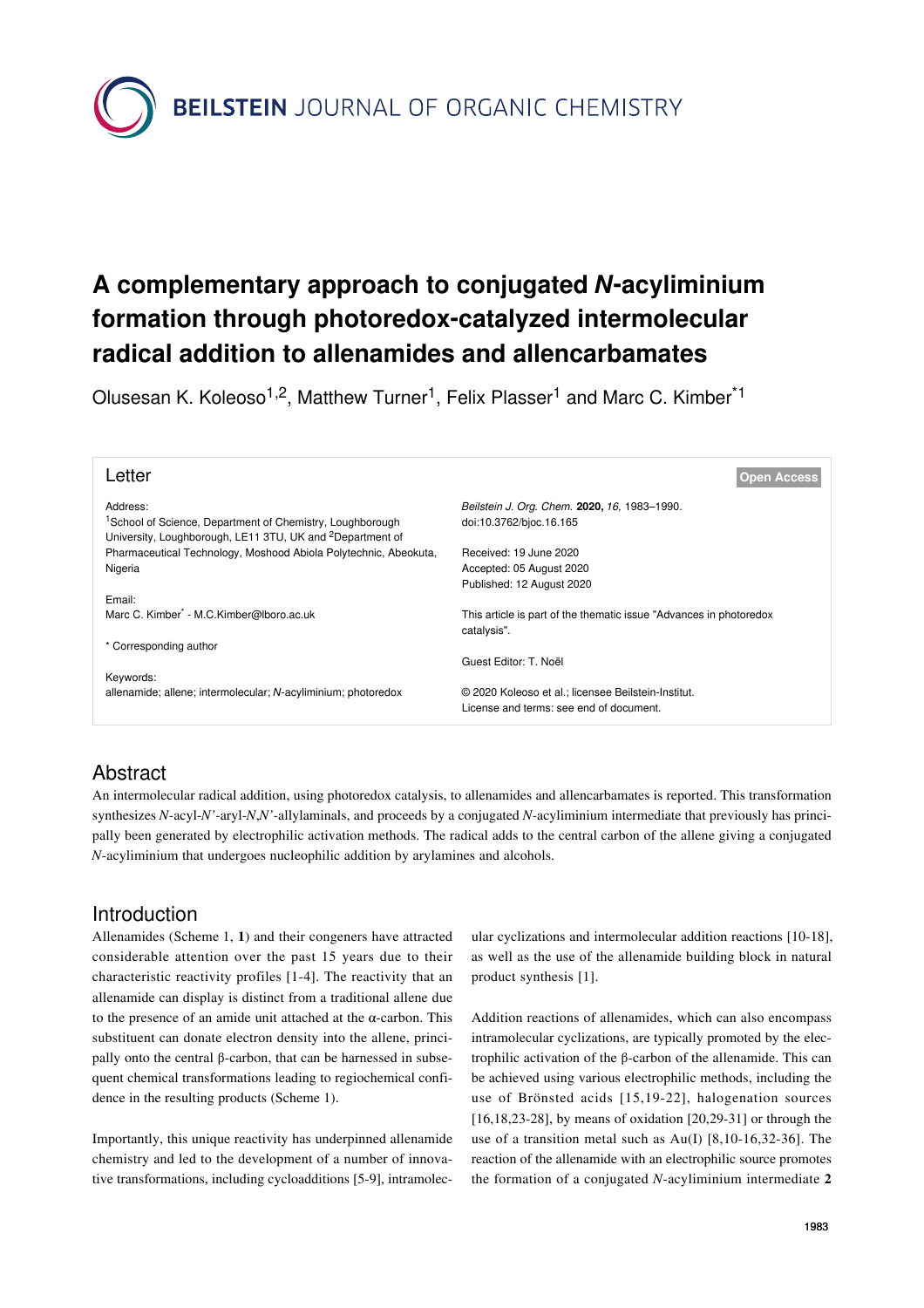<span id="page-1-0"></span>

[\[37-40\]](#page-6-3) that subsequently undergoes an addition reaction with a suitable nucleophile ([Scheme 1](#page-1-0)).

Importantly, the electrophilic mediated formation of this key intermediate **2** have been the cornerstone for allenamide chemistry over the past 15 years. Therefore, given the importance of the allenamide building block we sought a new synthetic methodology that could generate this conjugated *N*-acyliminium intermediate **2**, that would not be dependent on conventional electrophilic activation modes [\(Scheme 2\)](#page-1-1).

In principle, a new method for its generation could greatly enhance the value of the allenamide building block, as well as potentially unlocking new chemical reactivity yet unseen in the context of electrophilic activation. We envisaged that a route to the conjugated *N*-acyliminium intermediate could be achieved via an intermolecular addition of an electrophilic radical to an allenamide (**1**) followed by an oxidation process on the subsequently formed radical ([Scheme 3](#page-2-0)) [\[41\].](#page-6-4) The thought process behind this approach is based on three observations; (i) Akita and co-workers disclosure on the photoredox-catalyzed oxytrifluoromethylation of allenes **6** to give 2-trifluoromethylated allyl acetates **7** [\[42-44\]](#page-6-5); (ii) that intramolecular radical cyclization of allenamides have been reported by Hsung and co-workers, where the radical adds principally to the central carbon of the allene (**10**) [\[45\]](#page-6-6); and (iii) the photoredox-catalyzed addition of radicals to enamides reported by Masson [\[46-](#page-6-7) [49\],](#page-6-7) and more recently by our own laboratory in the synthesis of

<span id="page-1-1"></span>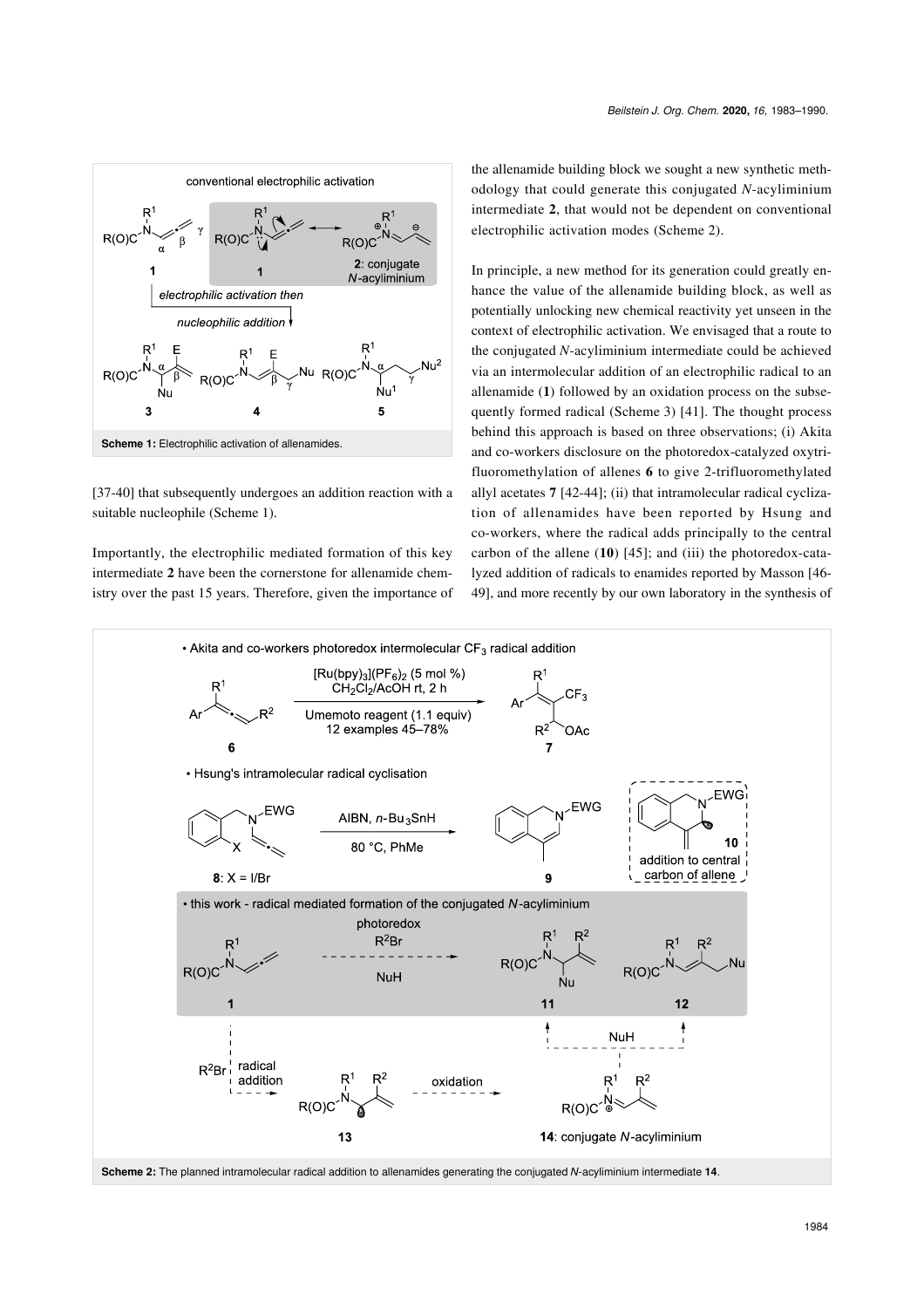<span id="page-2-0"></span>

*N*,*N'*-aminals [\[50\]](#page-6-8). Therefore, photoredox-catalysis would be employed to generate an electrophilic radical that would add to the central carbon of the allenamide **1** to give a transient radical **13**, whose oxidation, facilitated by the photoredox catalyst [\[47,48\]](#page-6-9), would provide the conjugated *N*-acyliminium **14**. The iminium **14** could then undergo traditional nucleophilic addition giving the addition product. Given that the iridium com-plex Ir[(ppy)<sub>2</sub>(dtbbpy)]PF<sub>6</sub> had been effective [\[47,48,50\]](#page-6-9) in this radical/cationic pathway with enamides we would now like to report our preliminary findings on the performance of allenamides. Specifically, the electron-withdrawing group on the allenamide and the nucleophile is examined. We provide evidence for the formation of the *N*-acyliminium intermediate through direct sample loop and flow injection analysis by HRESIMS, and DFT analysis of the *N*-acyliminium intermediate is provided to explain the addition product distribution.

#### Results and Discussion

We began our study by using the iridium catalyst  $Ir[(\text{ppy})_2(\text{dtbby})]PF_6(17)$  and the reaction conditions used in the addition of amine nucleophiles to enamides [\[48,50\]](#page-6-10). By exploiting these reaction conditions, using diethyl bromomalonate (**18**), 4-anisidine (**16**) as the amine nucleophile, and allenamide **15** we were able to isolate *N*-acyl-*N*'-aryl-*N*,*N*' allylaminal **19** as the sole identifiable product in 54% yield.

All of the starting allenamide **15** was consumed in the reaction, but the isolation of **19** proved very challenging and we can account for this instability by the identification of **14a** in the <sup>1</sup>H NMR spectrum of the crude reaction mixture. A comparable instability profile was observed in the formation of *N*-acyl-*N*'-aryl-*N*,*N*'-aminals derived from enamides [\[50\];](#page-6-8) how-

ever, to our knowledge, there are no reports of the isolation of analogous *N*-acyl-*N*'-aryl-*N*,*N*'-allylaminal substrates in the literature, consequently, these specific conditions were not optimized [\[51\]](#page-6-11). The evidence for the formation of **19** was the appearance of the methylene protons in <sup>1</sup>H NMR at  $\delta$  5.46 (d,  $J = 1.6$  Hz, 1H) and  $\delta$  5.45 (d,  $J = 2.0$  Hz, 1H) ppm, respectively. Crucially, it is apparent that using the photoredox conditions described in [Scheme 3](#page-2-0), the aniline nucleophile adds primarily at the  $\alpha$ -position of the allenamide 15; this is in contrast to the archetypal electrophilic activation modes where comparable nucleophiles add to the γ-position [\[37,39,40\]](#page-6-3).

An examination of the allenamide unit under these conditions is shown in [Scheme 4](#page-3-0), and the six allenylamides/sulfonamides (**15**, **21**–**25**) were prepared using known conditions [\[52,53\].](#page-6-12) The allenamides derived from pyrrolidinone (**21**), piperidinone (**22**) and oxazolidinone (**15**) with 2,4-dimethylaniline all performed adequately in this reaction giving their *N*,*N*'-allylaminal products **26**, **27** and **28**, respectively. The isolated yields once again reflected the sensitivity of the *N*,*N*'-allylaminal functional group. The aminosulfonyl allenyl **23** failed to provide any discernable product, with only a complex mixture, as identified by  ${}^{1}H$  NMR, being isolated. Significantly, in the  ${}^{1}H$  NMR spectra of this complex mixture we observed complete fragmentation of the sulfonamide unit. Two chiral allenamides (**24** and **25**) were exposed to the photoredox conditions with 2,4 dimethylaniline, and it was observed that the predominant product in each case was *Z*-**30** and *Z*-**31**, respectively, which presumably result from γ-addition of the nucleophile. This was confirmed by 1H NMR NOE analysis of *Z*-**30**, where an enhancement between the enamide proton and the methylene proton were observed, as shown in [Scheme 4.](#page-3-0)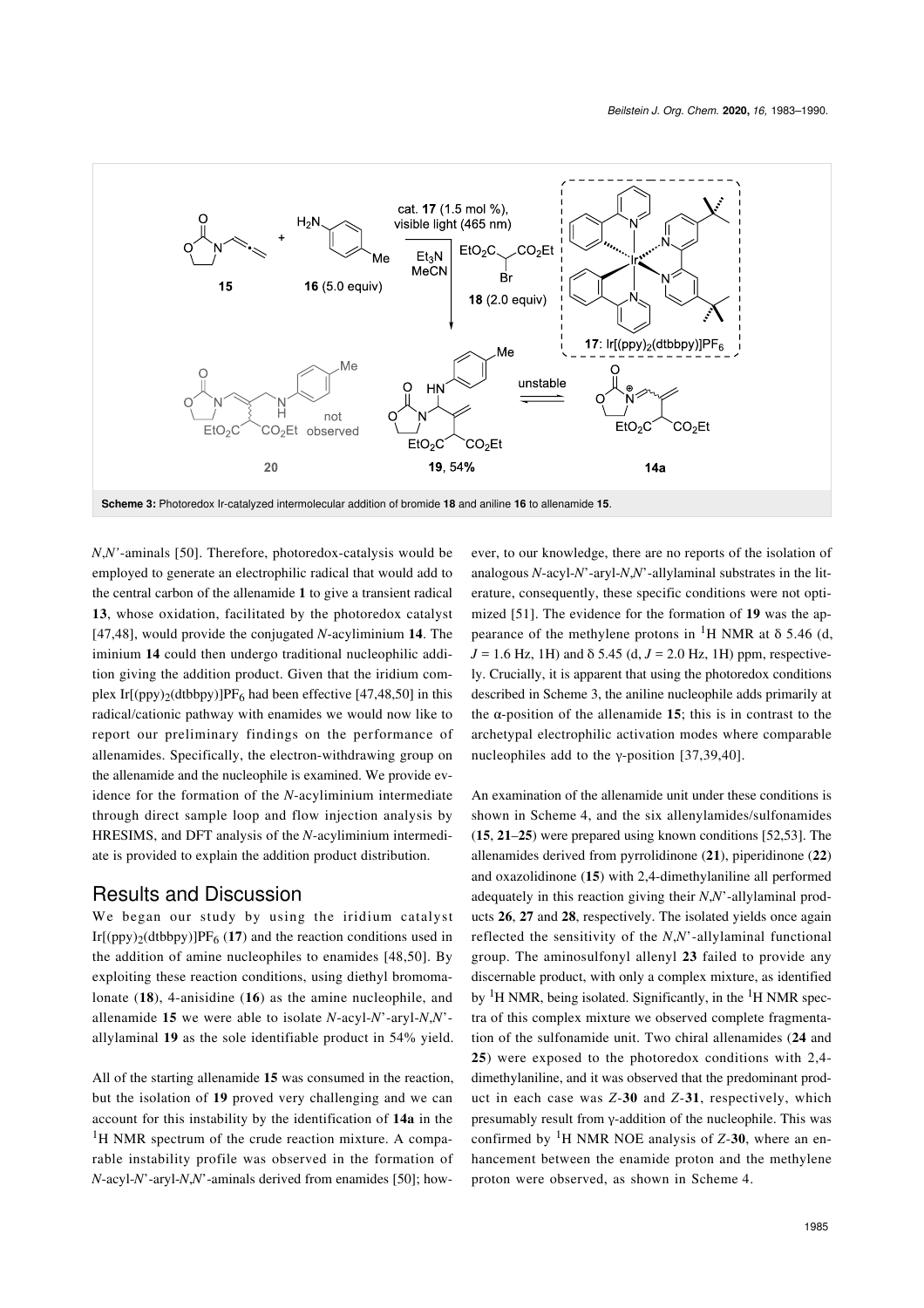<span id="page-3-0"></span>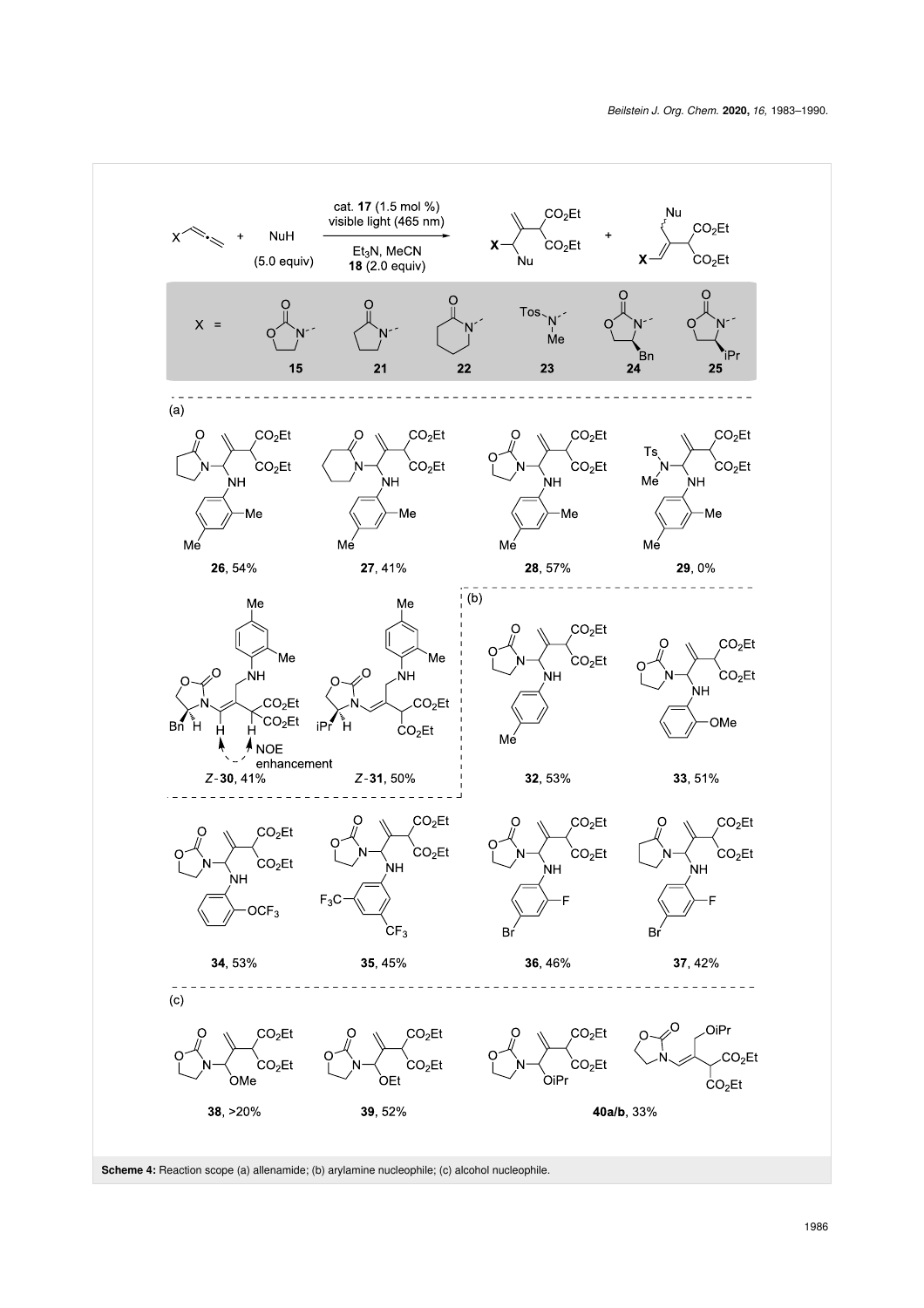Given our interest in the *N*,*N'*-aminal functionality [\[50\],](#page-6-8) we also explored variation of the arylamine nucleophile. 2,4-Dimethylaniline, *o*-anisole, 2-trifluoromethoxyaniline and 3,5-ditrifluoromethylaniline were all effective in this transformation, giving their labile *N*,*N*'-allylaminal products (**32** to **35**) in moderate to good isolated yields.

4-Bromo-2-fluoroaniline was also examined as a nucleophile, as we had previously shown this to be an effective aniline platform for developing linezolid analogues, and this delivered two *N*,*N*'-allylaminals **36** and **37**, respectively. Masson had previously explored oxygen nucleophiles in their photoredox-catalyzed addition to enamides [\[48\]](#page-6-10). Consequently, the use of excess methanol provided the addition product **38**, resulting from α-addition, in a modest isolated yield. The stability of

product **38** was marginal, but an improved stability of the *N*,*O'* allyl product was observed when ethanol was used as the nucleophile giving product **39** in 52% isolated yield. In contrast, isopropanol gave an inseparable mixture of the α- and γ-addition products, **40a/b** in 33% isolated yield. As with the case for the formation of **19**, all of the starting allenes were consumed in each reaction shown in [Scheme 4](#page-3-0).

A tentative mechanism for this transformation is described in [Scheme 5a](#page-4-0). Excitation of the Ir(III) complex **17** provides \*Ir(III) that subsequently undergoes reductive quenching by Et3N, delivering Ir(II) [\[48\]](#page-6-10). Single electron transfer from Ir(II) to **18** then generates an electrophilic radical R• together with stoichiometric bromide ion;  $R^*$  subsequently adds to the  $\beta$ -carbon of the allenamide **15**, providing an α-aminoallyl radical **41**.

<span id="page-4-0"></span>

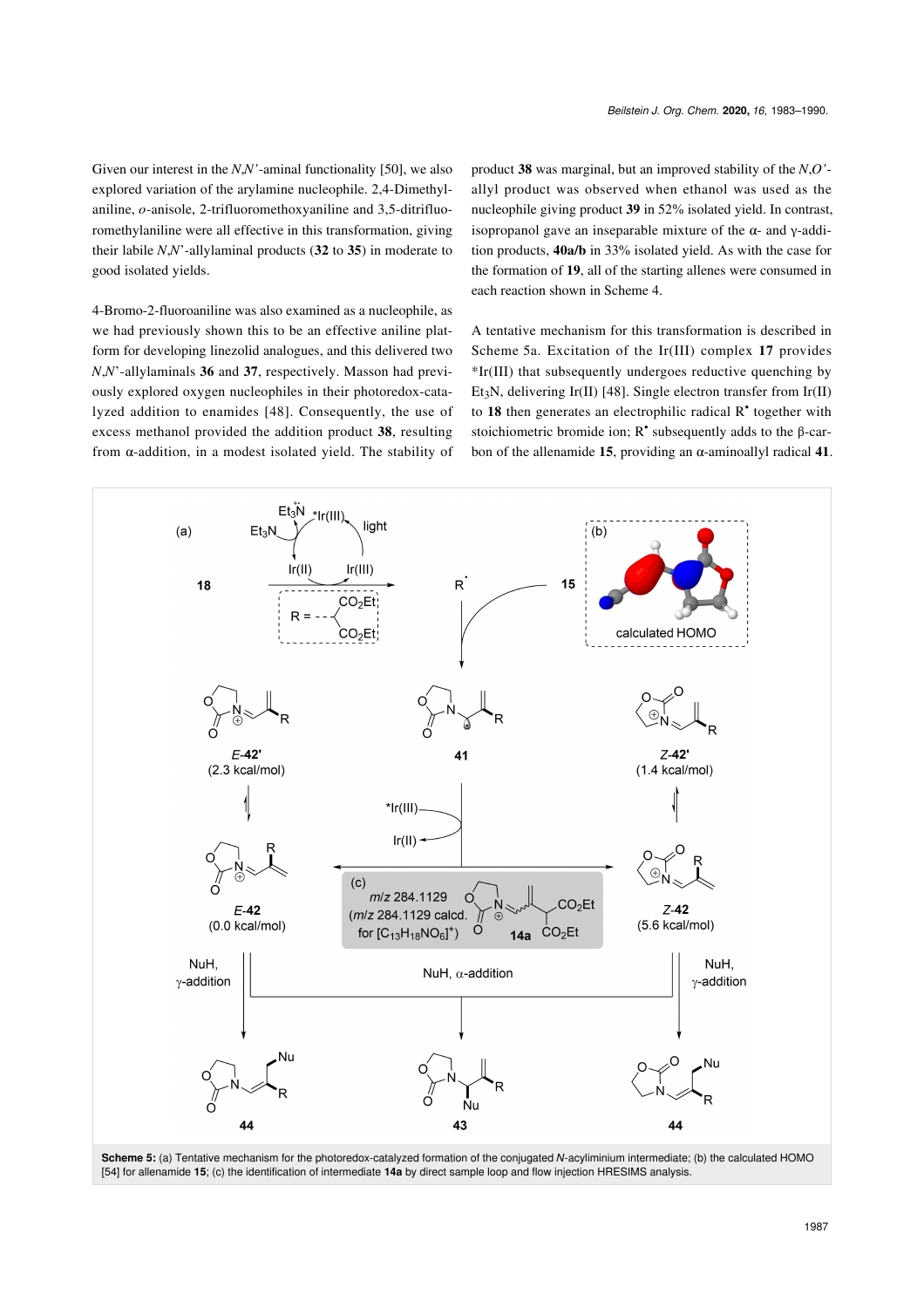To support this hypothesis the calculated HOMO of allenamide **15** is shown in [Scheme 5b](#page-4-0), signifying the increased nucleophilicity at the β-carbon [\[54\]](#page-6-13). Mechanistically, the formation of the key conjugated *N*-acyliminum **14a** from α-aminoallyl radical **41** is analogous to the photoredox initiated addition of radicals to enamides [\[46,48,49\]](#page-6-7). Consequently, the formation of **14a** can results from a SET event between the oxidized Ir(III) [\[55\]](#page-6-14) and the α-aminoallyl radical **41**; a radical propagation pathway through the reduction of **18** was discounted, as the reaction required continuous irradiation.

To further support this mechanistic hypothesis, we used ESIMS to identify the formation of the conjugated *N*-acyliminium **14a**. The addition of **18** to allenamide **15** under the Ir-catalyzed photoredox conditions in the presence of 4-bromoaniline was monitored by direct sample loop and flow injection analysis by HRESIMS [\[56,57\]](#page-6-15). After 5 minutes we observed a peak at *m*/*z* 284.1129 that corresponded satisfactorily to the expected iminium complex **14a**  $(m/z 284.1129$ : calcd for  $[C_{13}H_{18}NO_6]^+$ ; this peak persisted at 15, 30, 60 and 120 min time intervals, respectively.

Upon the oxidation of **41** two plausible iminium stereoisomers can be formed, *Z*-**42** and *E*-**42**, respectively, with each of these iminium stereoisomers existing in two further conformers designated *E*-**42'** and *Z*-**42'**. DFT calculations [\[54\]](#page-6-13) were performed on all four of these proposed structures, where it was observed that *Z*-**42** was approx. 6 kcal/mol higher in energy, relative to the most stable isomer *E*-**42**, which was 1–2 kcal/mol lower in energy than *E*-**42'** and *Z*-**42'**, respectively. It is feasible that both *E*-**42** and *Z*-**42'** undergo nucleophilic addition at the α-position giving the observed *N*,*N'*-allylaminal product **43**. Conversely, addition of a nucleophile at the γ-position of *E*-**42** gives the observed *Z*-enamide **44**; and addition at the γ-position of *Z*-**42'** gives the same observed *Z*-enamide **44** after C–N bond rotation.

#### Conclusion

In conclusion, in this letter we have demonstrated the first intermolecular addition of an electrophilic radical, generated under photoredox conditions, to an allenamide building block. The addition of the radical occurs at the central carbon of the allene, giving a conjugated *N*-acyliminium intermediate after subsequent oxidation. We have established that the conjugated *N*-acyliminium intermediate can be formed from a broad range of allenamide precursors; additionally, the conjugated *N*-acyliminium intermediate can undergo nucleophilic addition with an arylamine or alcohol nucleophiles at the α- or γ-position, with the regioselectivity of the addition being controlled by steric factors. Significantly, the formation of the key conjugated *N*-acyliminium intermediate using these photoredox conditions

can be seen as complementary to the well-developed electrophilic activation modes of allenamides. We are currently examining the full mechanism of this transformation, expanding the scope of substrates that can be used in the radical addition step, and alternative fates for the  $\alpha$ -*N*-acyl radical **13** [\[58-60\]](#page-6-16).

## Supporting Information

<span id="page-5-4"></span>Supporting Information File 1

Experimental details, analytical  $(^1H$  NMR,  $^{13}C$  NMR) and ESIMS data.

[\[https://www.beilstein-journals.org/bjoc/content/](https://www.beilstein-journals.org/bjoc/content/supplementary/1860-5397-16-165-S1.pdf) [supplementary/1860-5397-16-165-S1.pdf\]](https://www.beilstein-journals.org/bjoc/content/supplementary/1860-5397-16-165-S1.pdf)

#### Funding

We gratefully acknowledge financial support from Loughborough University and the Tertiary Education Trust Fund (TETFund) Abuja, Nigeria (O.K.K.).

#### ORCID® iDs

Matthew Turner - <https://orcid.org/0000-0001-6508-7010> Marc C. Kimber -<https://orcid.org/0000-0003-2943-1974>

#### Preprint

A non-peer-reviewed version of this article has been previously published as a preprint<https://doi.org/10.26434/chemrxiv.9771986.v1>

#### **References**

- <span id="page-5-0"></span>1. Lu, T.; Lu, Z.; Ma, Z.-X.; Zhang, Y.; Hsung, R. P. *Chem. Rev.* **2013,** *113,* 4862–4904. [doi:10.1021/cr400015d](https://doi.org/10.1021%2Fcr400015d)
- 2. Mascareñas, J. L.; Varela, I.; López, F. *Acc. Chem. Res.* **2019,** *52,* 465–479. [doi:10.1021/acs.accounts.8b00567](https://doi.org/10.1021%2Facs.accounts.8b00567)
- 3. Praveen, C. *Coord. Chem. Rev.* **2019,** *392,* 1–34. [doi:10.1016/j.ccr.2019.04.010](https://doi.org/10.1016%2Fj.ccr.2019.04.010)
- 4. Standen, P. E.; Kimber, M. C. *Curr. Opin. Drug Discovery Dev.* **2010,** *13,* 645.
- <span id="page-5-1"></span>5. Yan, F.; Liang, H.; Ai, B.; Liang, W.; Jiao, L.; Yao, S.; Zhao, P.; Liu, Q.; Dong, Y.; Liu, H. *Org. Biomol. Chem.* **2019,** *17,* 2651–2656. [doi:10.1039/c8ob03072c](https://doi.org/10.1039%2Fc8ob03072c)
- 6. Zhong, X.; Tang, Q.; Zhou, P.; Zhong, Z.; Dong, S.; Liu, X.; Feng, X. *Chem. Commun.* **2018,** *54,* 10511–10514. [doi:10.1039/c8cc06416d](https://doi.org/10.1039%2Fc8cc06416d)
- 7. Ayres, J. N.; Williams, M. T. J.; Tizzard, G. J.; Coles, S. J.; Ling, K. B.; Morrill, L. C. *Org. Lett.* **2018,** *20,* 5282–5285. [doi:10.1021/acs.orglett.8b02225](https://doi.org/10.1021%2Facs.orglett.8b02225)
- <span id="page-5-3"></span>8. De, N.; Song, C. E.; Ryu, D. H.; Yoo, E. J. *Chem. Commun.* **2018,** *54,* 6911–6914. [doi:10.1039/c8cc02570c](https://doi.org/10.1039%2Fc8cc02570c)
- 9. Zheng, W.-F.; Sun, G.-J.; Chen, L.; Kang, Q. *Adv. Synth. Catal.* **2018,** *360,* 1790–1794. [doi:10.1002/adsc.201800021](https://doi.org/10.1002%2Fadsc.201800021)
- <span id="page-5-2"></span>10.Zhang, P.-C.; Han, J.; Zhang, J. *Angew. Chem., Int. Ed.* **2019,** *58,* 11444–11448. [doi:10.1002/anie.201904805](https://doi.org/10.1002%2Fanie.201904805)
- 11.Pirovano, V.; Brambilla, E.; Rizzato, S.; Abbiati, G.; Bozzi, M.; Rossi, E. *J. Org. Chem.* **2019,** *84,* 5150–5166. [doi:10.1021/acs.joc.9b00143](https://doi.org/10.1021%2Facs.joc.9b00143)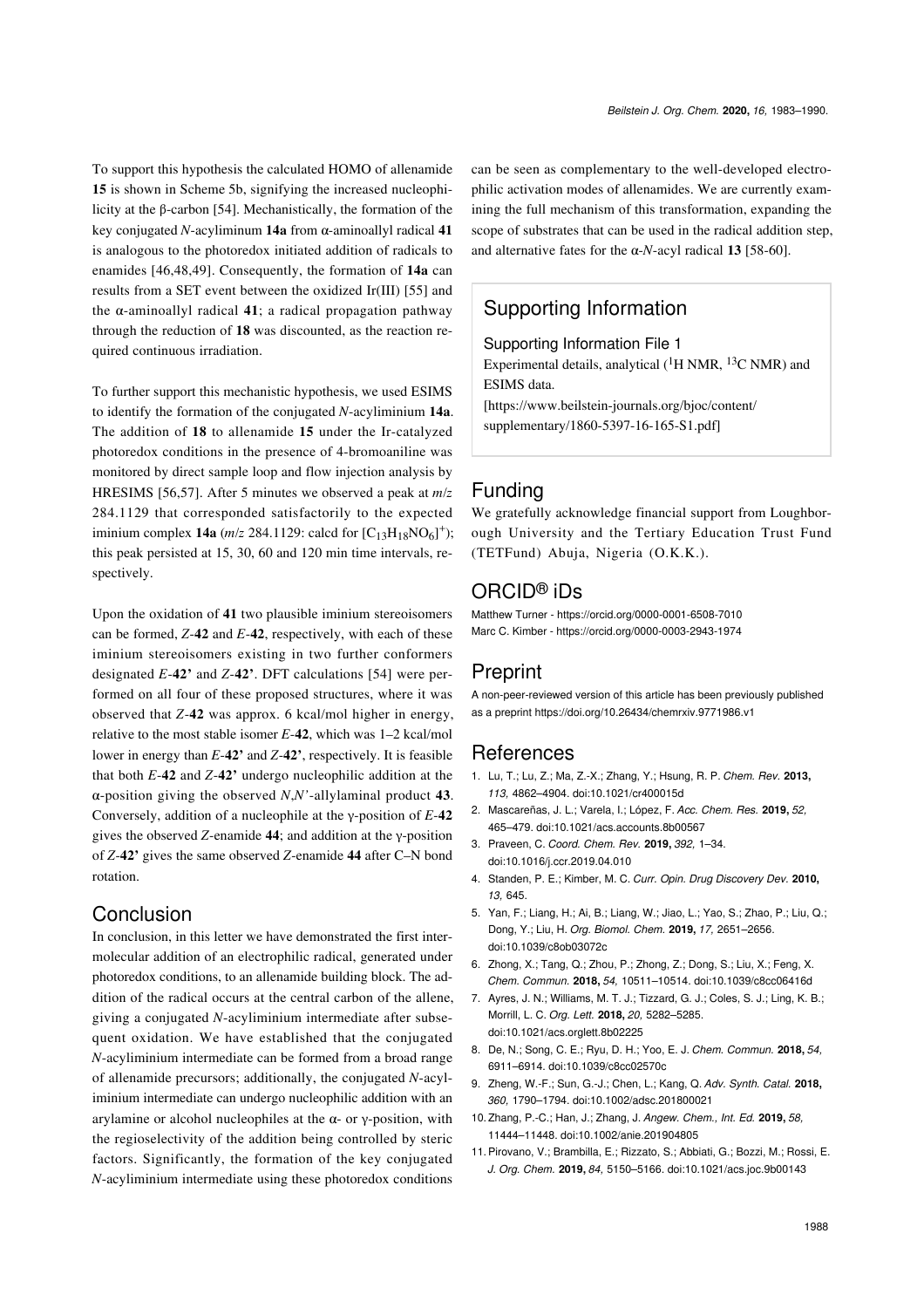- 12. Cui, J.; Meng, L.; Chi, X.; Liu, Q.; Zhao, P.; Zhang, D.-p.; Chen, L.; Li, X.; Dong, Y.; Liu, H. *Chem. Commun.* **2019,** *55,* 4355–4358. [doi:10.1039/c9cc00797k](https://doi.org/10.1039%2Fc9cc00797k)
- 13.Banerjee, S.; Senthilkumar, B.; Patil, N. T. *Org. Lett.* **2019,** *21,* 180–184. [doi:10.1021/acs.orglett.8b03651](https://doi.org/10.1021%2Facs.orglett.8b03651)
- 14.An, J.; Lombardi, L.; Grilli, S.; Bandini, M. *Org. Lett.* **2018,** *20,* 7380–7383. [doi:10.1021/acs.orglett.8b03018](https://doi.org/10.1021%2Facs.orglett.8b03018)
- <span id="page-6-0"></span>15.Yang, K.; Bao, X.; Liu, S.; Xu, J.; Qu, J.; Wang, B. *Eur. J. Org. Chem.* **2018,** 6469–6473. [doi:10.1002/ejoc.201801039](https://doi.org/10.1002%2Fejoc.201801039)
- <span id="page-6-1"></span>16. Li, Y.; Luo, G. L.; Li, X. X.; Zhao, Z. G. *New J. Chem.* **2018,** *42,* 16940–16947. [doi:10.1039/c8nj03641a](https://doi.org/10.1039%2Fc8nj03641a)
- 17. Hédouin, J.; Schneider, C.; Gillaizeau, I.; Hoarau, C. *Org. Lett.* **2018,** *20,* 6027–6032. [doi:10.1021/acs.orglett.8b02365](https://doi.org/10.1021%2Facs.orglett.8b02365)
- 18.Yuan, X.; Re He Man, X. J. A. T.; Li, X.-X.; Zhao, Z.-G. *Tetrahedron* **2018,** *74,* 5674–5682. [doi:10.1016/j.tet.2018.07.045](https://doi.org/10.1016%2Fj.tet.2018.07.045)
- 19.Yang, B.; Zhai, X.; Feng, S.; Hu, D.; Deng, Y.; Shao, Z. *Org. Lett.* **2019,** *21,* 330–334. [doi:10.1021/acs.orglett.8b03934](https://doi.org/10.1021%2Facs.orglett.8b03934)
- <span id="page-6-2"></span>20.Villar, L.; Uria, U.; Martínez, J. I.; Prieto, L.; Reyes, E.; Carrillo, L.; Vicario, J. L. *Angew. Chem., Int. Ed.* **2017,** *56,* 10535–10538. [doi:10.1002/anie.201704804](https://doi.org/10.1002%2Fanie.201704804)
- 21.Yang, X.; Toste, F. D. *Chem. Sci.* **2016,** *7,* 2653–2656. [doi:10.1039/c5sc04202j](https://doi.org/10.1039%2Fc5sc04202j)
- 22. Manoni, E.; Gualandi, A.; Mengozzi, L.; Bandini, M.; Cozzi, P. G. *RSC Adv.* **2015,** *5,* 10546–10550. [doi:10.1039/c4ra14942d](https://doi.org/10.1039%2Fc4ra14942d)
- 23. Li, H.-H.; Li, X.-X.; Zhao, Z.-G.; Lin, C.-B.; Ma, T.; Sun, C.-Y.; Yang, B.-W.; Fu, X.-L. *Tetrahedron Lett.* **2016,** *57,* 4640–4644. [doi:10.1016/j.tetlet.2016.09.020](https://doi.org/10.1016%2Fj.tetlet.2016.09.020)
- 24. Li, H.; Li, X.; Zhao, Z.; Ma, T.; Sun, C.; Yang, B. *Chem. Commun.* **2016,** *52,* 10167–10170. [doi:10.1039/c6cc05046h](https://doi.org/10.1039%2Fc6cc05046h)
- 25. Michihiko, N.; Hiroshi, O.; Masanori, W.; Kumi, O.; Osamu, N. *Tetrahedron* **1996,** *52,* 6581–6590. [doi:10.1016/0040-4020\(96\)00314-6](https://doi.org/10.1016%2F0040-4020%2896%2900314-6)
- 26.Zhu, Y.; Yin, G.; Hong, D.; Lu, P.; Wang, Y. *Org. Lett.* **2011,** *13,* 1024–1027. [doi:10.1021/ol103074d](https://doi.org/10.1021%2Fol103074d)
- 27.Zhu, Y.; Yin, G.; Sun, L.; Lu, P.; Wang, Y. *Tetrahedron* **2012,** *68,* 10194–10200. [doi:10.1016/j.tet.2012.09.092](https://doi.org/10.1016%2Fj.tet.2012.09.092)
- 28. Hyland, C. J. T.; Hegedus, L. S. *J. Org. Chem.* **2006,** *71,* 8658–8660. [doi:10.1021/jo061340r](https://doi.org/10.1021%2Fjo061340r)
- 29. Rameshkumar, C.; Xiong, H.; Tracey, M. R.; Berry, C. R.; Yao, L. J.; Hsung, R. P. *J. Org. Chem.* **2002,** *67,* 1339–1345. [doi:10.1021/jo011048d](https://doi.org/10.1021%2Fjo011048d)
- 30.Xiong, H.; Hsung, R. P.; Berry, C. R.; Rameshkumar, C. *J. Am. Chem. Soc.* **2001,** *123,* 7174–7175. [doi:10.1021/ja0108638](https://doi.org/10.1021%2Fja0108638)
- 31.Krenske, E. H.; Houk, K. N.; Lohse, A. G.; Antoline, J. E.; Hsung, R. P. *Chem. Sci.* **2010,** *1,* 387–392. [doi:10.1039/c0sc00280a](https://doi.org/10.1039%2Fc0sc00280a)
- 32.Wang, Y.; Zhang, P.; Di, X.; Dai, Q.; Zhang, Z.-M.; Zhang, J. *Angew. Chem., Int. Ed.* **2017,** *56,* 15905–15909.
- [doi:10.1002/anie.201709595](https://doi.org/10.1002%2Fanie.201709595) 33.Fernández-Casado, J.; Nelson, R.; Mascareñas, J. L.; López, F. *Chem. Commun.* **2016,** *52,* 2909–2912. [doi:10.1039/c5cc09533f](https://doi.org/10.1039%2Fc5cc09533f)
- 34.Wang, Y.; Zhang, P.; Liu, Y.; Xia, F.; Zhang, J. *Chem. Sci.* **2015,** *6,* 5564–5570. [doi:10.1039/c5sc01827g](https://doi.org/10.1039%2Fc5sc01827g)
- 35. Rocchigiani, L.; Jia, M.; Bandini, M.; Macchioni, A. *ACS Catal.* **2015,** *5,* 3911–3915. [doi:10.1021/acscatal.5b00502](https://doi.org/10.1021%2Facscatal.5b00502)
- 36. Marcote, D. C.; Varela, I.; Fernández-Casado, J.; Mascareñas, J. L.; López, F. *J. Am. Chem. Soc.* **2018,** *140,* 16821–16833. [doi:10.1021/jacs.8b10388](https://doi.org/10.1021%2Fjacs.8b10388)
- <span id="page-6-3"></span>37.Slater, N. H.; Brown, N. J.; Elsegood, M. R. J.; Kimber, M. C. *Org. Lett.* **2014,** *16,* 4606–4609. [doi:10.1021/ol502178v](https://doi.org/10.1021%2Fol502178v)
- 38.Singh, S.; Elsegood, M. R. J.; Kimber, M. C. *Synlett* **2012,** *23,* 565–568. [doi:10.1055/s-0031-1290335](https://doi.org/10.1055%2Fs-0031-1290335)
- 39. Hill, A. W.; Elsegood, M. R. J.; Kimber, M. C. *J. Org. Chem.* **2010,** *75,* 5406–5409. [doi:10.1021/jo101035n](https://doi.org/10.1021%2Fjo101035n)
- 40.Kimber, M. C. *Org. Lett.* **2010,** *12,* 1128–1131. [doi:10.1021/ol1001494](https://doi.org/10.1021%2Fol1001494)
- <span id="page-6-4"></span>41. Liu, L.; Ward, R. M.; Schomaker, J. M. *Chem. Rev.* **2019,** *119,* 12422–12490. [doi:10.1021/acs.chemrev.9b00312](https://doi.org/10.1021%2Facs.chemrev.9b00312)
- <span id="page-6-5"></span>42.Tomita, R.; Koike, T.; Akita, M. *Chem. Commun.* **2017,** *53,* 4681–4684. [doi:10.1039/c7cc01759f](https://doi.org/10.1039%2Fc7cc01759f)
- 43. Lu, N.; Zhang, Z.; Ma, N.; Wu, C.; Zhang, G.; Liu, Q.; Liu, T. *Org. Lett.* **2018,** *20,* 4318–4322. [doi:10.1021/acs.orglett.8b01765](https://doi.org/10.1021%2Facs.orglett.8b01765)
- 44. Dai, X.; Mao, R.; Guan, B.; Xu, X.; Li, X. *RSC Adv.* **2015,** *5,* 55290–55294. [doi:10.1039/c5ra10491b](https://doi.org/10.1039%2Fc5ra10491b)
- <span id="page-6-6"></span>45.Shen, L.; Hsung, R. P. *Org. Lett.* **2005,** *7,* 775–778. [doi:10.1021/ol047572z](https://doi.org/10.1021%2Fol047572z)
- <span id="page-6-7"></span>46. Carboni, A.; Dagousset, G.; Magnier, E.; Masson, G. *Org. Lett.* **2014,** *16,* 1240–1243. [doi:10.1021/ol500374e](https://doi.org/10.1021%2Fol500374e)
- <span id="page-6-9"></span>47. Courant, T.; Masson, G. *J. Org. Chem.* **2016,** *81,* 6945–6952. [doi:10.1021/acs.joc.6b01058](https://doi.org/10.1021%2Facs.joc.6b01058)
- <span id="page-6-10"></span>48. Courant, T.; Masson, G. *Chem. – Eur. J.* **2012,** *18,* 423–427. [doi:10.1002/chem.201103062](https://doi.org/10.1002%2Fchem.201103062)
- 49. Dagousset, G.; Carboni, A.; Magnier, E.; Masson, G. *Org. Lett.* **2014,** *16,* 4340–4343. [doi:10.1021/ol5021477](https://doi.org/10.1021%2Fol5021477)
- <span id="page-6-8"></span>50.Koleoso, O. K.; Elsegood, M. R. J.; Teat, S. J.; Kimber, M. C. *Org. Lett.* **2018,** *20,* 1003–1006. [doi:10.1021/acs.orglett.7b03946](https://doi.org/10.1021%2Facs.orglett.7b03946)
- <span id="page-6-11"></span>51.Given the instability of these reaction products, this and all subsequent reactions were performed on a 1.00 mmol scale.
- <span id="page-6-12"></span>52.Bousfield, T. W.; Kimber, M. C. *Tetrahedron Lett.* **2015,** *56,* 350–352. [doi:10.1016/j.tetlet.2014.11.093](https://doi.org/10.1016%2Fj.tetlet.2014.11.093)
- 53.Wei, L.-L.; Xiong, H.; Douglas, C. J.; Hsung, R. P. *Tetrahedron Lett.* **1999,** *40,* 6903–6907. [doi:10.1016/s0040-4039\(99\)01354-4](https://doi.org/10.1016%2Fs0040-4039%2899%2901354-4)
- <span id="page-6-13"></span>54. DFT geometry optimisations calculations were performed at the PBEh-3c level of theory; please see [Supporting Information File 1.](#page-5-4)
- <span id="page-6-14"></span>55.Slinker, J. D.; Gorodetsky, A. A.; Lowry, M. S.; Wang, J.; Parker, S.; Rohl, R.; Bernhard, S.; Malliaras, G. G. *J. Am. Chem. Soc.* **2004,** *126,* 2763–2767. [doi:10.1021/ja0345221](https://doi.org/10.1021%2Fja0345221)
- <span id="page-6-15"></span>56.Al-Jawaheri, Y.; Turner, M.; Kimber, M. C. *Synthesis* **2018,** *50,* 2329–2336. [doi:10.1055/s-0036-1591580](https://doi.org/10.1055%2Fs-0036-1591580)
- 57.Qian, R.; Guo, H.; Liao, Y.; Guo, Y.; Ma, S. *Angew. Chem., Int. Ed.* **2005,** *44,* 4771–4774. [doi:10.1002/anie.200463101](https://doi.org/10.1002%2Fanie.200463101)
- <span id="page-6-16"></span>58.Trowbridge, A.; Reich, D.; Gaunt, M. J. *Nature* **2018,** *561,* 522–527. [doi:10.1038/s41586-018-0537-9](https://doi.org/10.1038%2Fs41586-018-0537-9)

59. Ryder, A. S. H.; Cunningham, W. B.; Ballantyne, G.; Mules, T.; Kinsella, A. G.; Turner-Dore, J.; Alder, C. M.; Edwards, L. J.; McKay, B. S. J.; Grayson, M. N.; Cresswell, A. J.

- *Angew. Chem., Int. Ed.* **2020,** in press. [doi:10.1002/anie.202005294](https://doi.org/10.1002%2Fanie.202005294)
- 60.Trowbridge, A.; Walton, S. M.; Gaunt, M. J. *Chem. Rev.* **2020,** *120,* 2613–2692. [doi:10.1021/acs.chemrev.9b00462](https://doi.org/10.1021%2Facs.chemrev.9b00462)